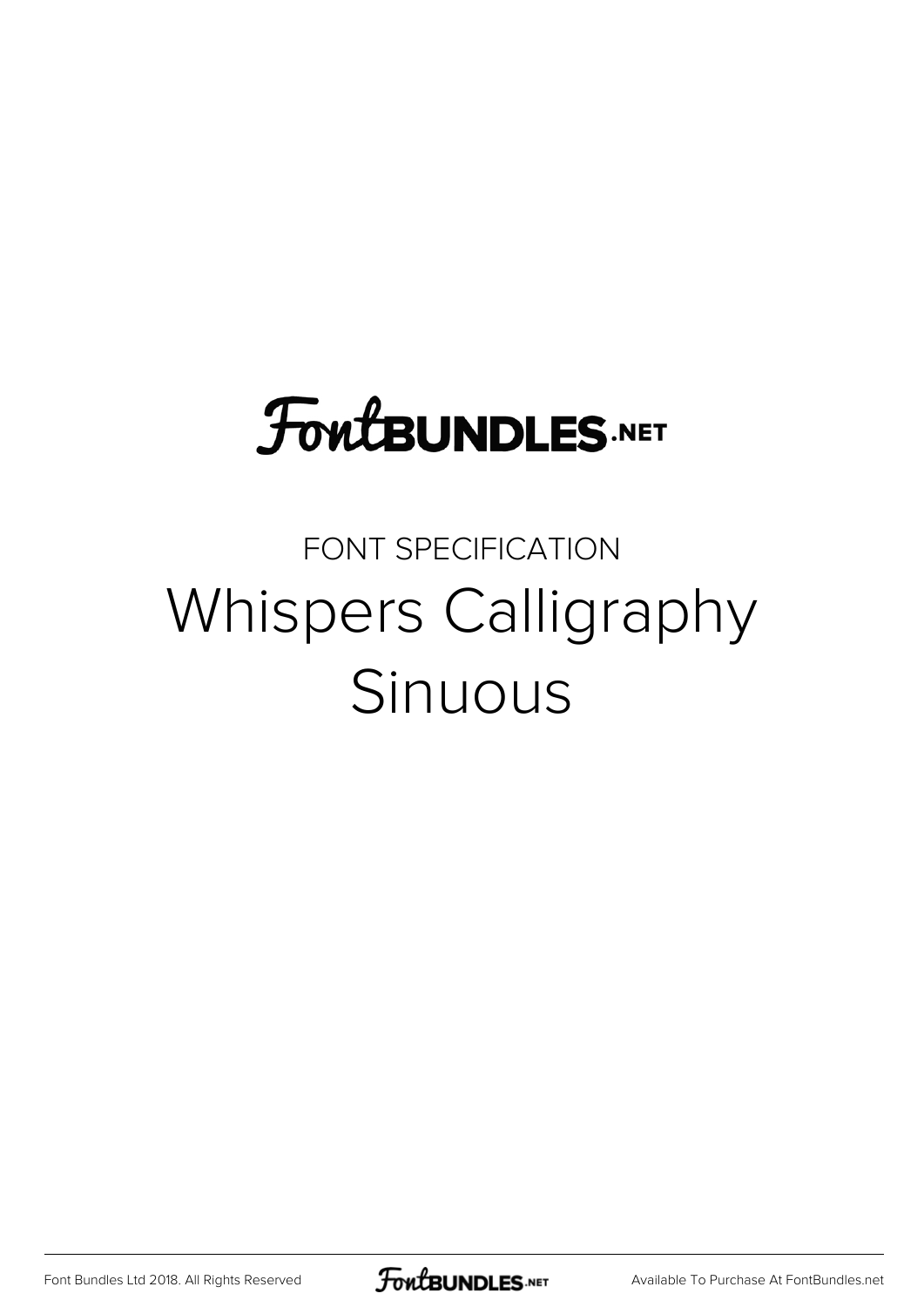## WHISPERS CALLIGRAPHY\_sinuous - Regular

**Uppercase Characters** 

ABCDEFGH  $\mathcal{E}$ UT WXYZ

Lowercase Characters cd ef ghij<br>mno pgrstuv

**Numbers** 

0123456789

**Punctuation and Symbols**  $\begin{array}{ccccccccc} \text{''} & \text{#} & \text{~} & \text{''} & \text{~} & \text{~} & \text{~} & \text{~} & \text{~} & \text{~} & \text{~} & \text{~} & \text{~} & \text{~} & \text{~} & \text{~} & \text{~} & \text{~} & \text{~} & \text{~} & \text{~} & \text{~} & \text{~} & \text{~} & \text{~} & \text{~} & \text{~} & \text{~} & \text{~} & \text{~} & \text{~} & \text{~} & \text{~} & \text{~} & \text{~} & \$ 

**FoutBUNDLES**.NET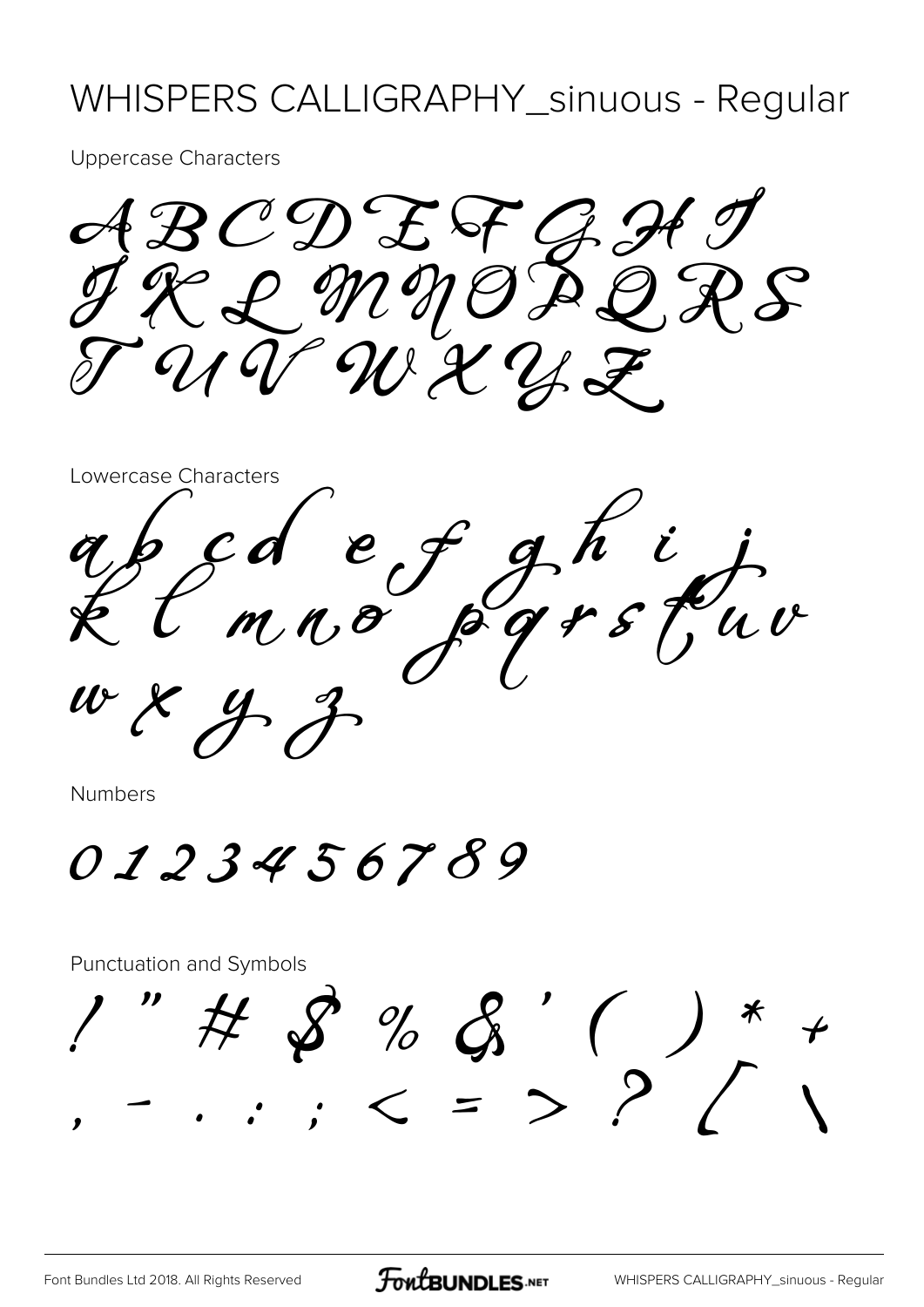

All Other Glyphs

AAAAAAAECE

ÉÊËÎ Î Î Î Ä ĐŨ

SŚŜÕÖ×DÙÚ

ViViJb B à á à à

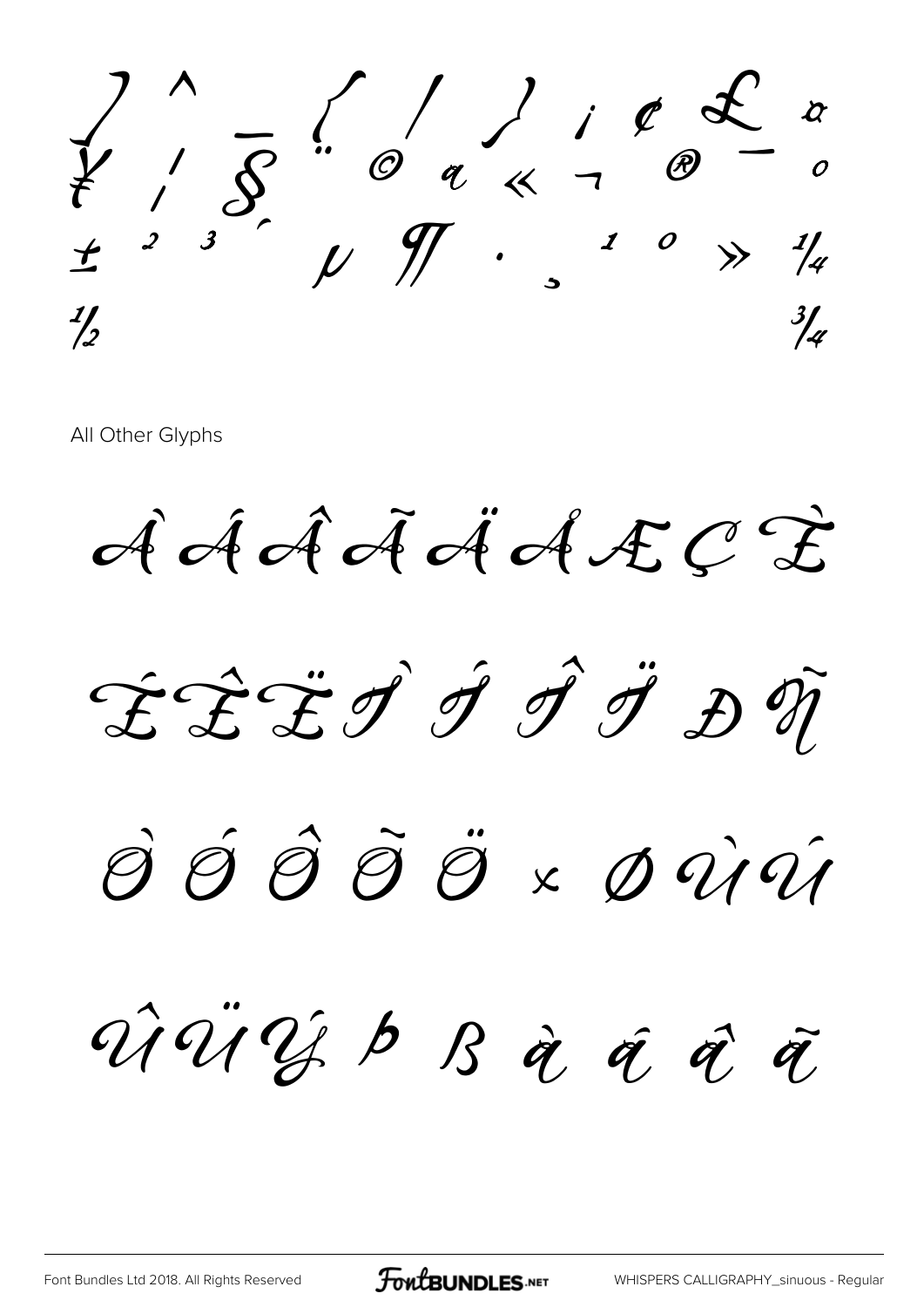ä å æ ç è é é ë i  $\hat{c}$   $\hat{c}$   $\hat{c}$   $\hat{\sigma}$   $\hat{\sigma}$   $\hat{\sigma}$   $\hat{\sigma}$   $\hat{\sigma}$   $\hat{\sigma}$  $\ddot{\sigma}$  ÷  $\phi$   $\dot{u}$   $\dot{u}$   $\ddot{u}$   $\ddot{u}$   $\dot{y}$   $\dot{\beta}$  $\ddot{\mathcal{J}}$  $\sim$   $\sim$  $\overline{O}$  $\mathcal{C}$ ",  $\uparrow$   $\downarrow$  ... < > / "  $F f f f f f$ 

FontBUNDLES.NET